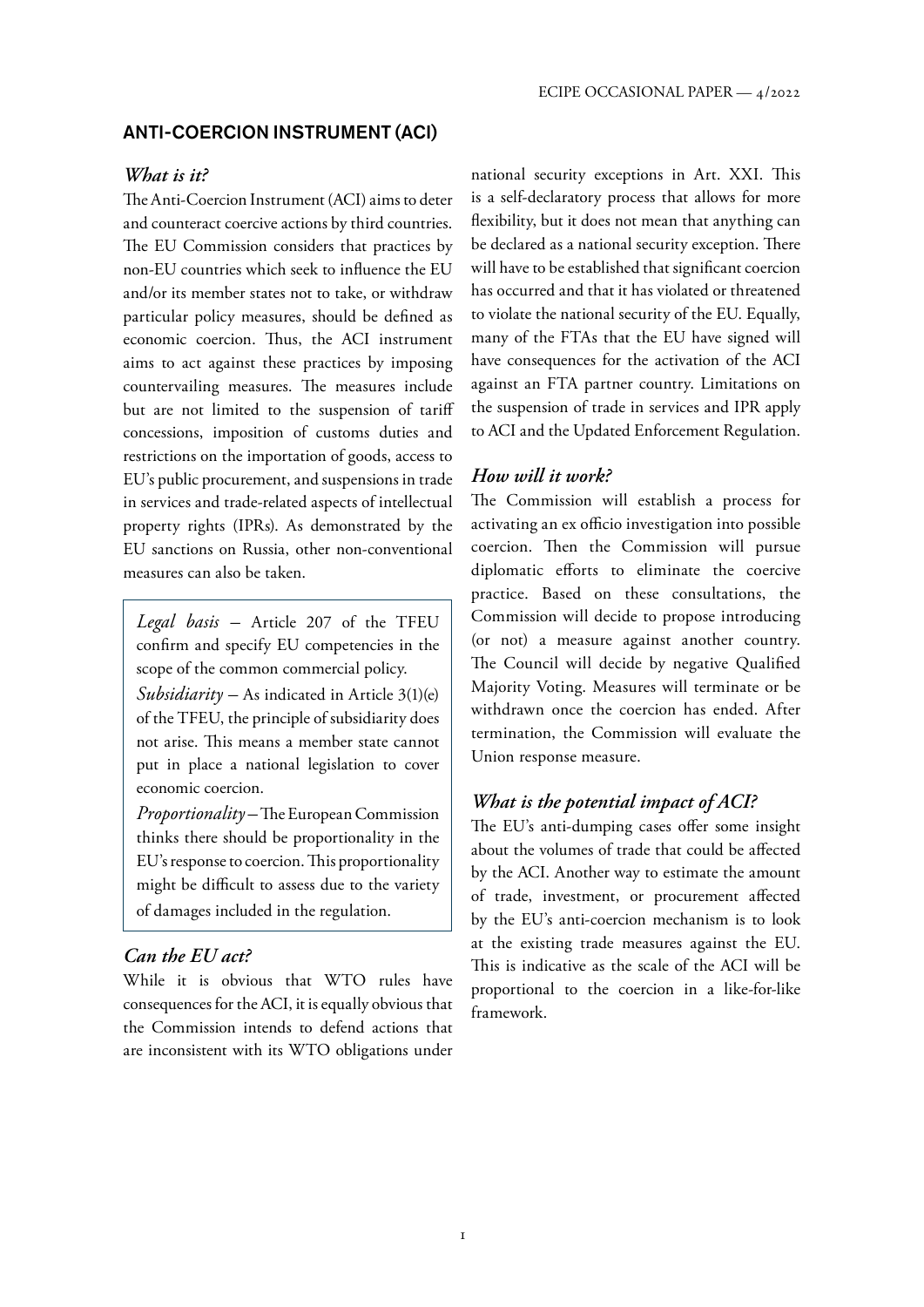## INTERNATIONAL PROCUREMENT INSTRUMENT (IPI)

#### *What is it?*

The International Procurement Instrument (IPI) will allow the EU to, on a case-by-case basis, limit or exclude access to its public procurement markets. It will be a discretionary process, where the EU might use IPI to restrict access to its procurement market for companies from countries that apply discriminatory restrictions against EU businesses. The IPI has two types of measures: score adjustments, which are penalties that procurement authorities have to apply to a company subject to the IPI; and the exclusion of tenders from a third country and sector subject to the IPI.

*Legal basis –* Article 207 of the Treaty on the Functioning of the European Union.

*Subsidiarity –* International trade falls under the exclusive competence of the European Union. The implementation of IPI will be done by procurement authorities which are national or regional.

*Proportionality –* The proposal needs sufficient leverage to become an effective tool to gain market access abroad. However, lowering competition within the EU may lead to higher costs for procurement authorities.

## *Can the EU act?*

The EU cannot implement the IPI against countries with whom it has signed international agreements to access each other's public procurement markets. This includes countries which are members of the WTO Government Procurement Agreement which covers countries like Canada, Japan, the United States, and the United Kingdom, and EU bilateral trade agreements that include relevant provisions on public procurement.

#### *How will it work?*

The European Commission will be responsible for starting an investigation in case of an alleged trade barrier against EU companies in procurement markets outside the EU. The Commission will

invite the country concerned to start consultations to remedy the situation in case the existence of the trade barrier is confirmed. As a last resort, after consultations with EU member states, the Commission could apply measures restricting the access from the third country concerned to the European procurement market. As long as there is no opposition by Qualified Majority Voting from the European Council, the Commission will be able to launch IPI as an implementing act.



## *What is the potential impact of IPI?*

There has been a steady rise in the number of protectionist measures imposed by countries on their procurement markets. The IPI aims at tackling these barriers by leveraging access to the EU own public procurement market as a negotiating tool. Countries which may be subject to IPI are China, Russia or Turkey. The implementation of IPI could lead to retaliation from these countries which could impact sectors such as railway or medical technologies where EU companies are leading suppliers to foreign procurement markets.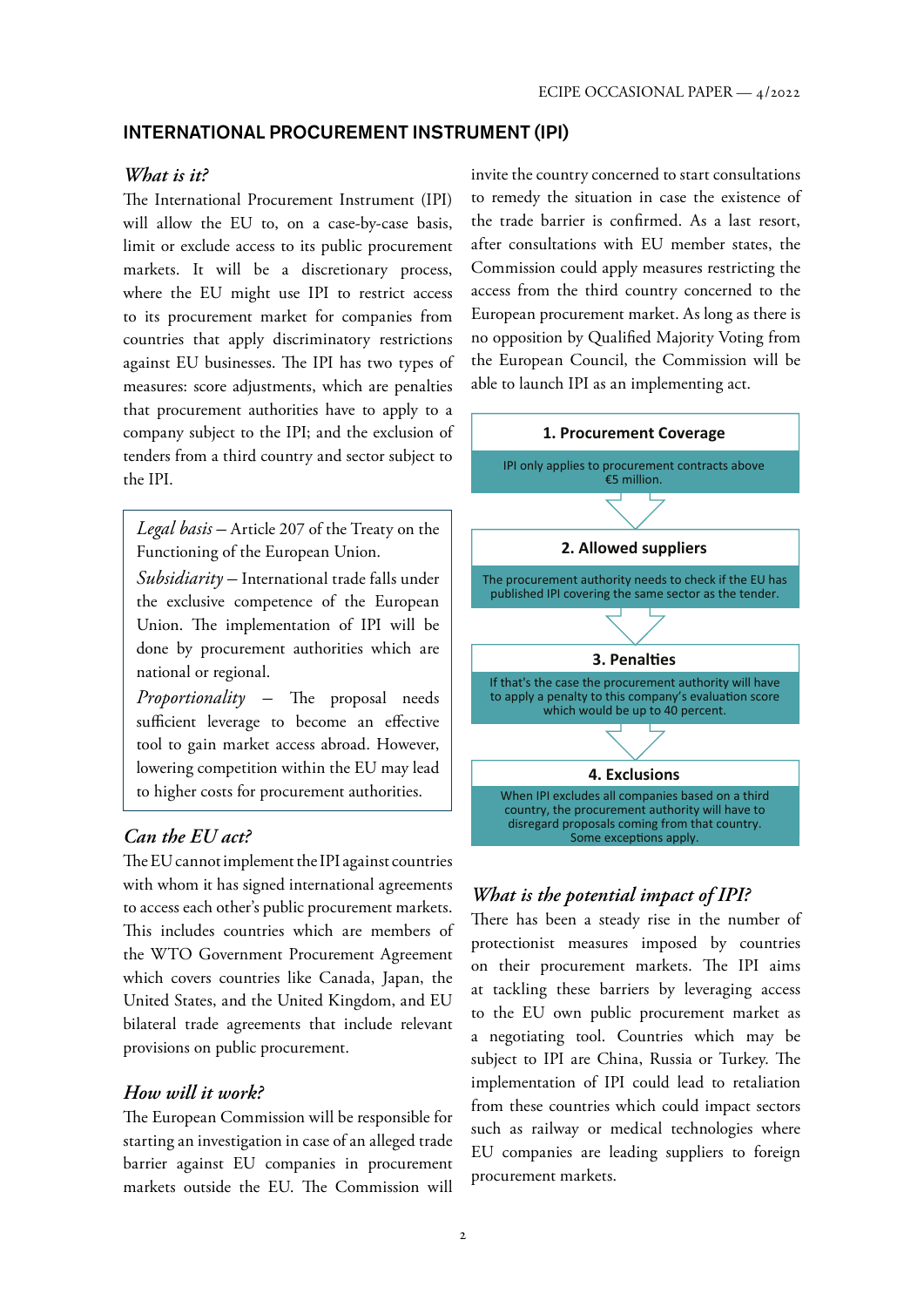## CARBON BORDER ADJUSTMENT MECHANISM (CBAM)

#### *What is it?*

The Carbon Border Adjustment Mechanism (CBAM) aims to ensure that the price of imported goods reflects their carbon content to help fight climate change. It will take the form of a levy on imported products. The affected products are classified in five different groups: cement electricity, fertilisers, iron and steel, and aluminium. The importers must buy CBAM allowances corresponding with the level of embedded carbon in the CBAM product. The calculated embedded carbon in a product will be based on a mathematical formula for direct emissions.

*Legal basis –* Articles 191-193 of the TFEU confirm and specify EU competencies in climate change.

*Subsidiarity –* Climate change is a transboundary challenge and requires EU action. *Proportionality –* The proposed product coverage of CBAM is framed by the sectors and emissions covered by the EU ETS.

## *Can the EU act?*

Other countries could file complaints at the WTO accusing CBAM of being inconsistent with WTO obligations. These complaints can be in reference to CBAM discriminating against similar products from different countries depending on the extent and quality of a country's climate actions. Moreover, countries could complain that by linking CBAM and the EU ETS, free allowance under the EU ETS may represent a subsidy that distorts international trade.

### *How will it work?*

CBAM will take the form of a regulation for uniform and direct application and enforcement throughout the EU, but certain tasks related to implementation and enforcement will be conferred to authorities in charge of climate and customs in member states.



# *What is the potential impact of CBAM?*

The amount of EU imports that could be subject to the CBAM is around  $\epsilon$ 60 billion, representing 3% of EU's total imports in 2019. The EU buys CBAM goods from a variety of countries (Russia, China, UK, Turkey, Ukraine) as can be seen in the map below. The EU is one of the largest global importers of these products, and CBAM would affect 11% of global imports of these products. Goods affected by the CBAM are also used as inputs in the production of other goods produced and consumed in Europe, which would increase costs for EU importers.

#### EU IMPORTS OF CBAM GOODS (MILLION EUROS, 2019)

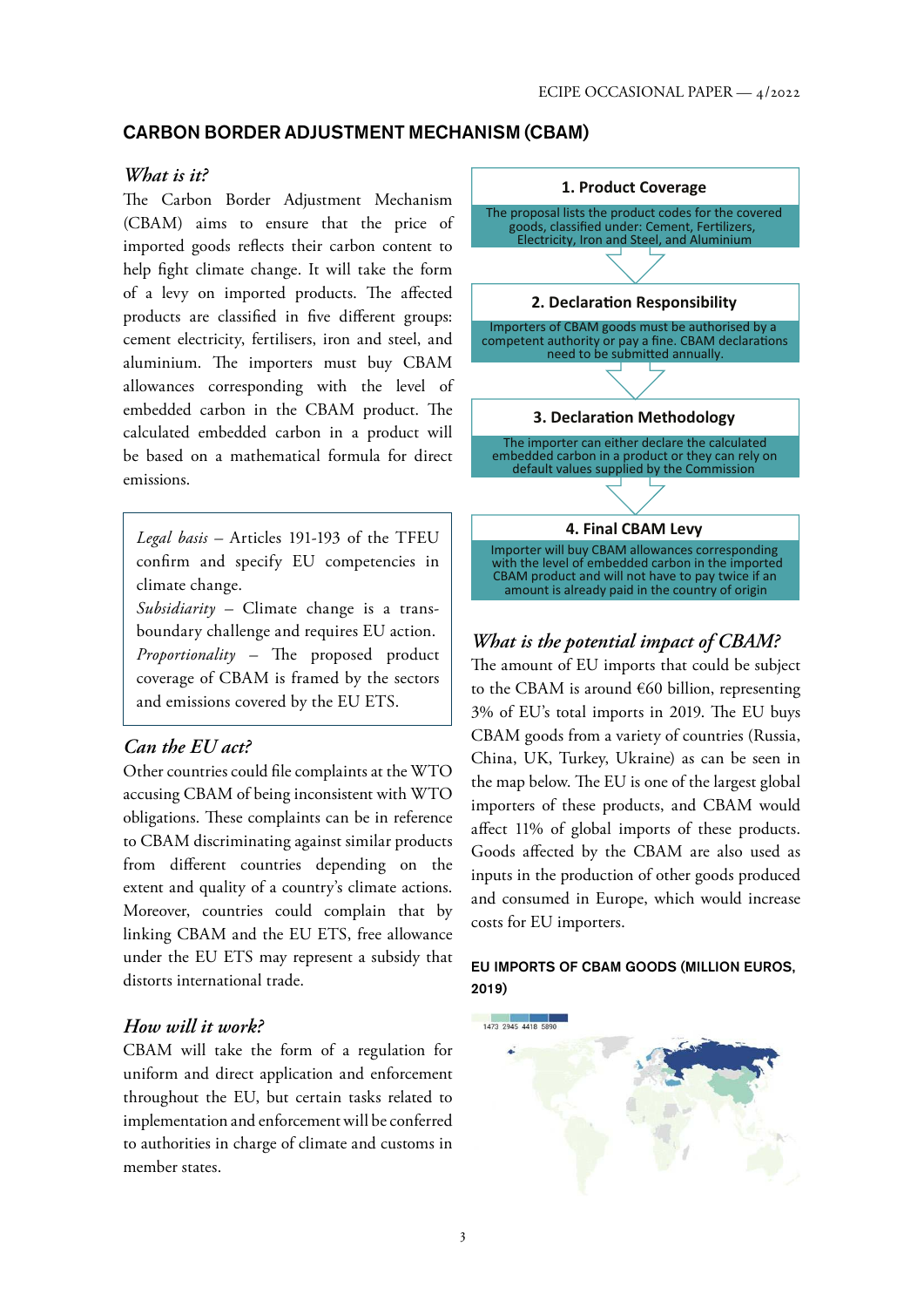## FOREIGN SUBSIDY INSTRUMENT (FSI)

#### *What is it?*

The Foreign Subsidy Instrument (FSI) aims to fill the regulatory gap in EU policy to address the distortive effects of foreign subsidies in the EU internal market. It is a legal tool based on a discretionary process which targets foreign subsidies in two key areas: mergers and acquisitions (M&As) and public procurement. It also includes a catch-all category for other market situations. The FSI will give the EU Commission the power to investigate subsidies granted by non-EU public authorities to companies which operate under the EU territory and that may have an adverse effect on the EU market. If the EU Commission decides that the foreign subsidy should be remedied and if the undertaking does not voluntarily offer commitments, the Commission shall impose redressive measures, such as reducing their market presence, refraining from certain investments or repayment of the foreign subsidy.

*Legal basis –* Articles 207 and 114 of the TFEU confirm and specify EU common commercial policies for the functioning of the internal market.

*Subsidiarity –* Since subsidies impact the internal market, Article 114 argues that measures must be at the EU level.

*Proportionality –* The burden is imposed on companies engaged in economic activity that receive large financial contributions. Although all foreign subsidies can be investigated.

#### *Can the EU act?*

At the multilateral level, the Foreign Subsidy Regulation is consistent with WTO rules, both the GATT and the Agreement on Subsidies and Countervailing Measures (ASCM). The limitation of the ASCM agreement is that it only covers trade in goods, and the GATS does not develop the concern on the distortive effects of subsidies in trade in services.

## *How will it work?*

FSI will take the form of a regulation for uniform and direct application and enforcement throughout the EU. The FSI regulation considers the need to revise the instrument five years after its entry into force.



## *What is the potential impact of FSI?*

The economic sectors that are heavily impacted by foreign subsidies include semiconductors, aluminium, iron and steel, chemicals, biodiesel, electronics, and wood and paper. Across countries, China has the potential to be the most affected by the FSI. Retaliation against the FSI may arise as the EU kick-starts a more assertive industrial policy, providing subsidies to industries such as microelectronics and semiconductors.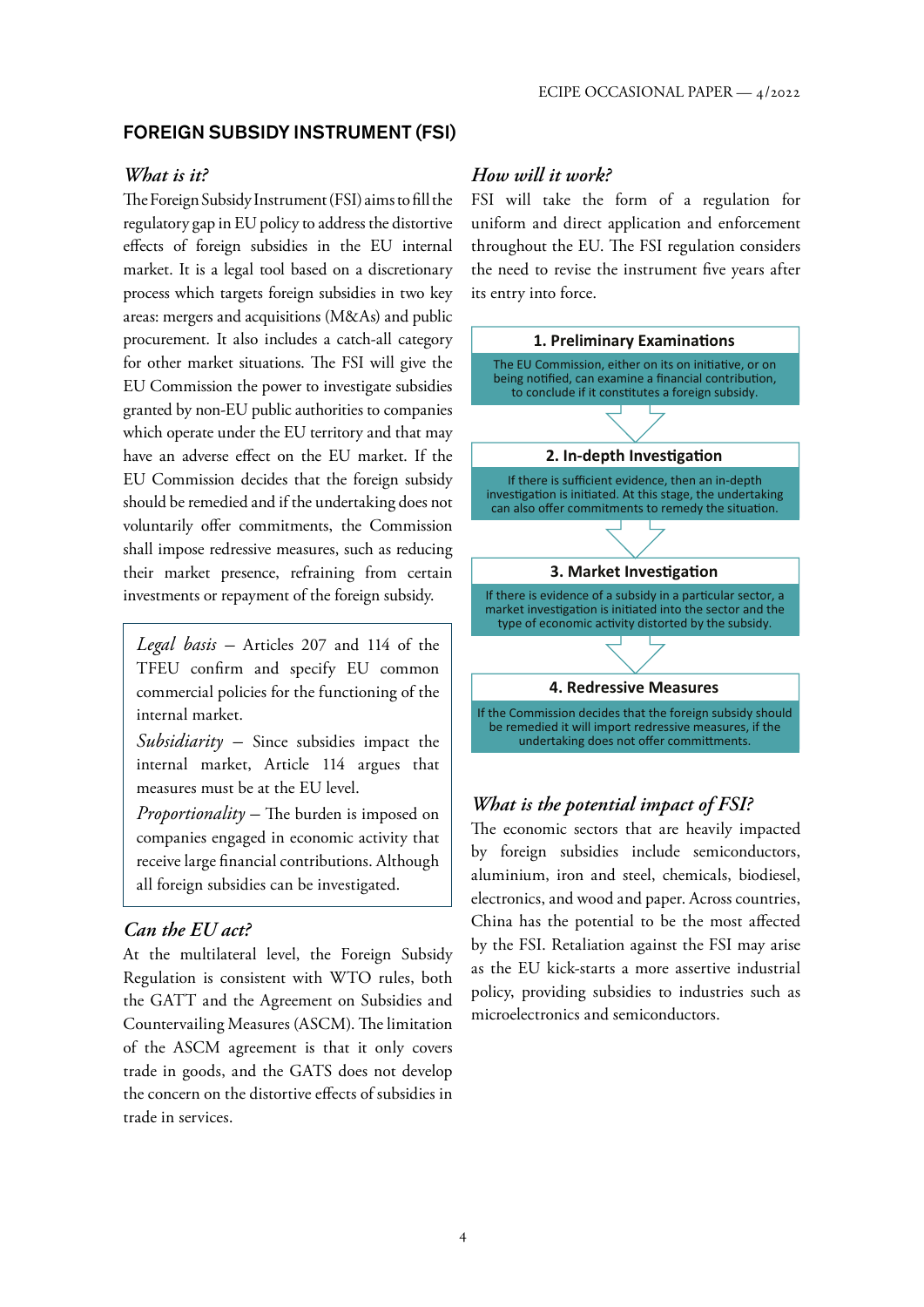## CORPORATE SUSTAINABILITY DUE DILIGENCE (CSDD)

#### *What is it?*

The proposed Corporate Sustainability Due Diligence (CSDD) Directive aims to identify, prevent, mitigate, and end adverse human rights and environmental impacts in companies' operations, subsidiaries, and value chains. The Directive requests companies to integrate due diligence to account for actual and potential adverse human rights and environmental impacts. The Directive applies directly to large EU companies (500 employees, €150 million turnover) and non-EU companies (€150 million turnover) as well as smaller EU companies (250 employees, €40 million turnover) and non-EU companies (€40 million turnover) in high-risk sectors such as manufacturing, agriculture, and minerals. SMEs that are part of the supply chain of a larger company that needs to comply with the Directive will be impacted indirectly as they fall within the scope of the new rules. Companies will need to integrate due diligence into their business practices; identify actual or potential adverse human rights and environmental impacts; and take appropriate measures to prevent and mitigate these impacts.

*Legal basis –* Article 50 and Article 114 of the TFEU provide the EU with the competence to act to avoid fragmentation of the EU single market.

*Subsidiarity –* Member state's regulation and private sector effort are insufficient to match the scale of the challenge.

*Proportionality –* SMEs are excluded from the direct application of the new rules although in practice SMEs which are part of supply chains will have to comply.

## *Can the EU act?*

The Directive is likely to be compatible with the WTO rules and the bilateral and regional trade agreements of the EU. However, the EU should design a due diligence process that is transparent and meets the highest standards of accountability. Other EU due diligence regulations have passed that test.

## *How will it work?*

Companies, member states, national agencies and national courts will be involved in the management of the system.



# *What is the potential impact of CSDD?*

The European Commission estimates that this Directive will directly impact 11,700 European companies and 4,000 non-European companies. These companies will face compliance costs and transition costs. It is estimated that EU businesses will need to spend  $\epsilon$ 760 million a year and  $\epsilon$ 220 million one-off costs to set up the new processes, which corresponds to €84,000 per firm during the first year. These costs will be larger in sectors with complex supply chains and may lead to retaliation from non-EU countries.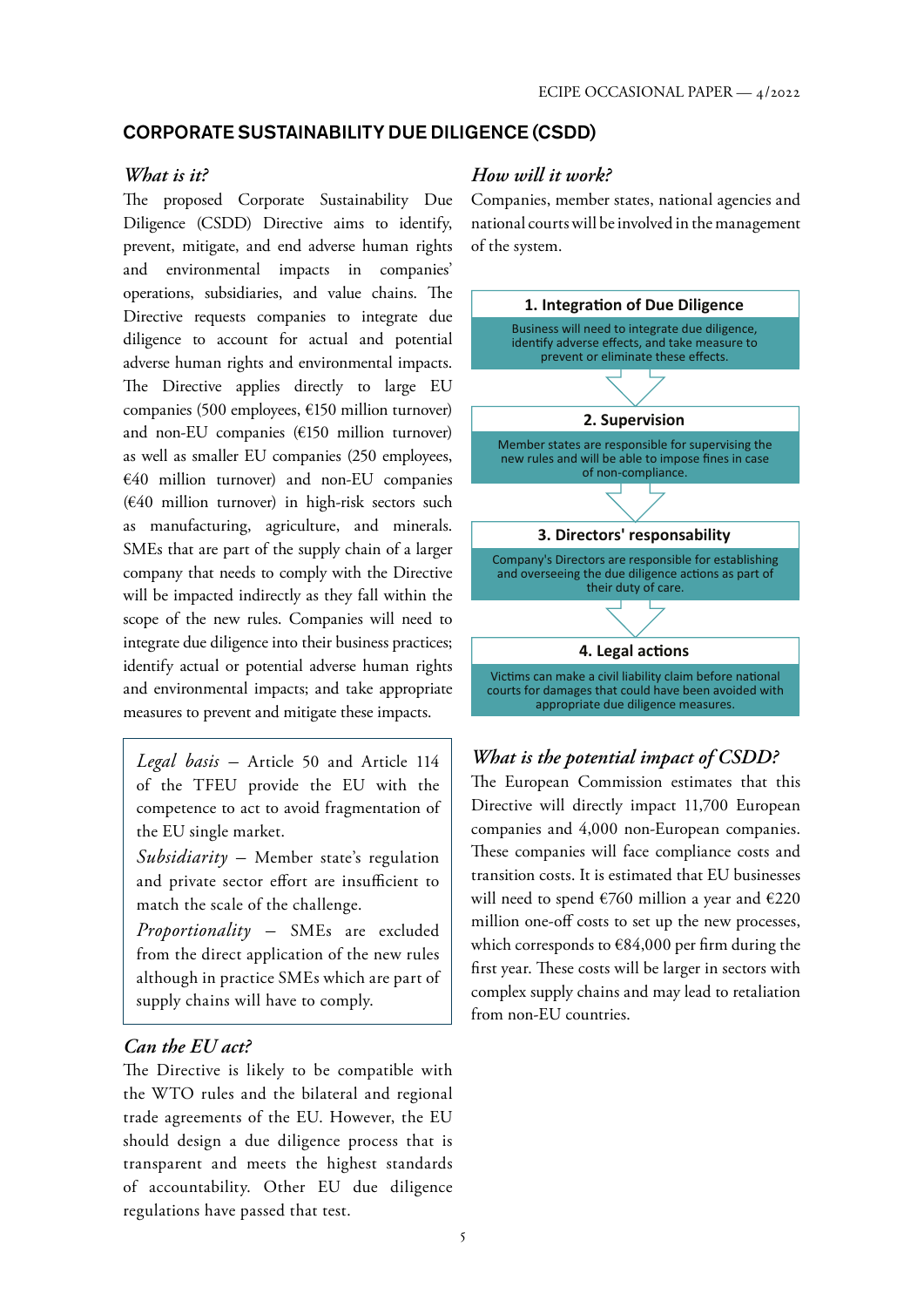## LEVEL PLAYING FIELD IN THE EU-UK TRADE AND COOPERATION AGREEMENT

### *What is it?*

The Level Playing Field (LPF) provisions under the EU-UK Trade and Cooperation Agreement (TCA) establish rules to safeguard fair competition between EU and UK businesses. LPF is a trade policy term that refers to a set of common rules to prevent businesses in one country undercutting their rivals in the other country. The provisions commit both parties to upholding high standards of protection on labour and social standards, environmental protection, the fight against climate change –

including carbon pricing – and tax transparency. It also contains principles on state aid to prevent either side from granting unfair, trade-distorting subsidies. The LPF is designed to manage the divergence of standards between the EU and the UK and pertain to future standards rather than existing ones.

*Legal basis, Subsidiarity, and Proportionality –* The LPF falls under the EU-UK Trade and Cooperation Agreement (TCA), which is treated as the basis.

### *Can the EU act?*

The main criticism voiced against EU LPF provisions in general relates to enforcement. In order to trigger a LPF related dispute under the EU-UK Trade and Cooperation Agreement, the alleged breach should provide an unfair advantage to an economic operator. This means that the breach should be substantive, which reduces the likelihood that the dispute settlement procedures under an LPF provision will be triggered in the case of the EU and UK. The agreement is very detailed about processes to be followed in case of a breach.

### *How will it work?*

LPF includes chapters on subsidies, competition policy, taxation, labour and social standards, and the environment and climate.

#### **Labour and social standards**

• Both parties commit not to lower the overall level of  $labor and social protection - such as fundamental$ rights, fair working conditions, and health, safety, and employment standards – in a way that impacts trade or investment.

#### **Environmental standards**

• Both parties commit not to lower the overall level of  $environmental protection - such as industrial$ emissions, air emissions and air quality, natural and biodiversity conservation, waste management  $-$  in a way that impacts trade or investment.

#### **Subsidies**

The agreement provides a common set of principles as to how subsidies should be controlled, which ones should be prohibited, and the establishment of an independent authority that provides oversight.

#### **Competition and Taxation**

The agreement sets out common principles for both. However neither of the commitments are enforceable.

## *What is the potential impact of LPF?*

The LPF is more targeted at trade in goods than services, affecting sectors such as manufacturing, automotive, minerals, and raw materials. These are significant volumes of trade as the EU and the UK economies are highly integrated. Trade in goods between the EU and the UK was €514 billion in 2019: EU exports to the UK represented €320 billion, while UK exports to the EU were €194 billion. The LPF also has the potential to play a larger role in subsidies to certain sectors (see figure below), enforceable labour standards, and carbon pricing rules.

Number of new subsidy measures implemented by the EU and the UK affecting each other (2008-2020)

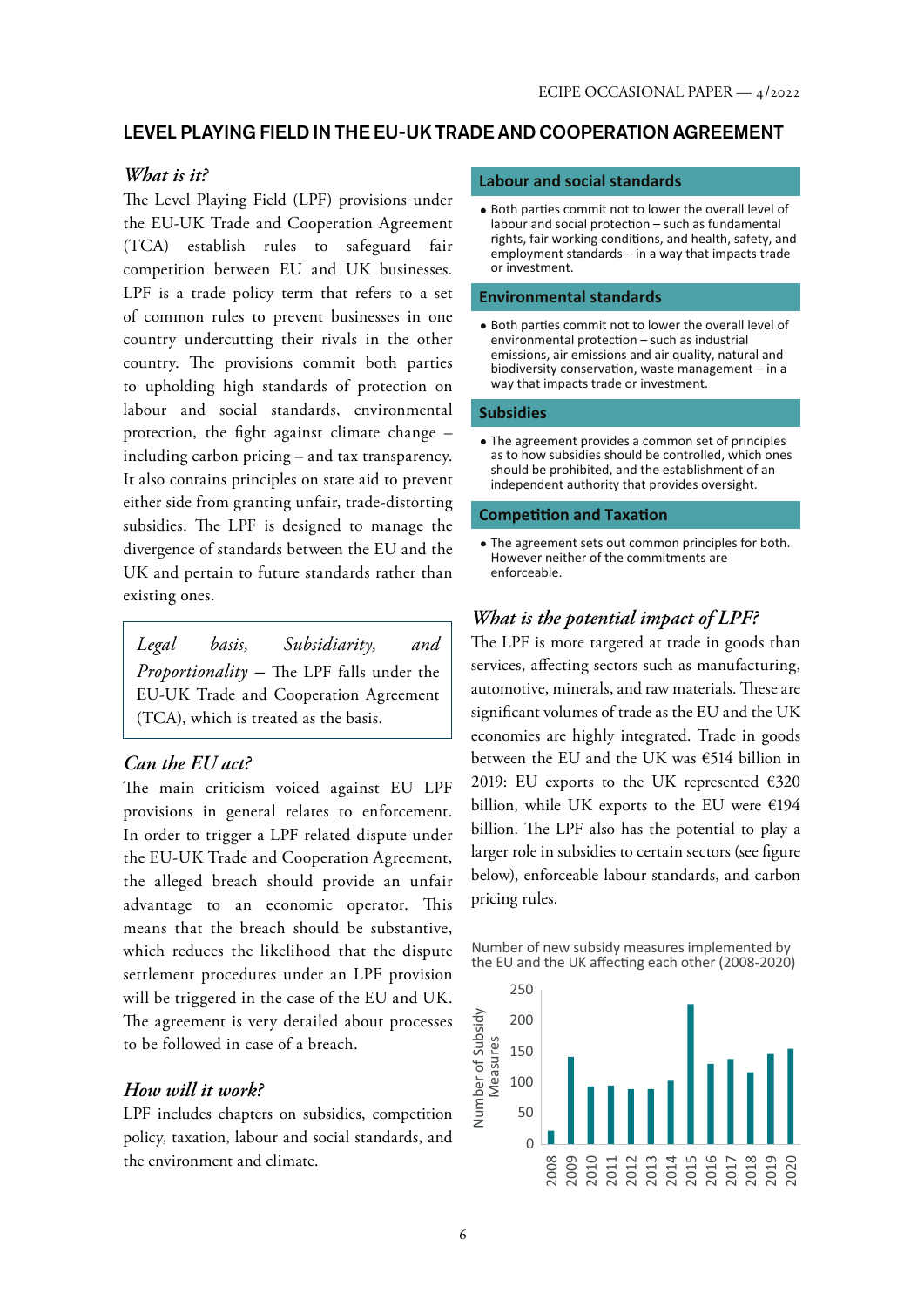### UPDATED ENFORCEMENT REGULATION FOR TRADE DISPUTES (ER)

#### *What is it?*

The amendments to the Enforcement Regulation for Trade Disputes (ER) will grant the EU the right to action in response to a measure maintained by a third party, and when the dispute settlement is blocked for non-cooperative reasons by this third party. This regulation will empower the European Commission to adopt countermeasures when there is a failure to implement a panel in the WTO because of paralysis in the Appellate Body or when a similar situation arises under other international trade agreements. When the EU resorts to the Enforcement Regulation, the Commission will make a proposal for what countermeasures to take. Before the countermeasures are approved by member states, the targeted country will be consulted. However, when it comes to services and Intellectual Property Rights (IPRs), international conventions and multilateral and bilateral agreements that the EU has concluded will limit the EU's ability to act.

*Legal basis –* Articles 133 and 308 of the Treaty of establishing the European Community, confirm and specify competencies in the area of common commercial policy. Article 207 of the TFEU specify the competency in the ability to act in the fields of services and IPR.

*Subsidiarity –* The commercial policy requires action at the EU level. Yet there are service sectors that are regulated at the national or regional level.

*Proportionality –* The EU will only act as a response to a trade dispute. The response will be similar to the harm sustained by the EU economy.

## *Can the EU act?*

It is possible that other countries would challenge the incompatibility of the ER with the EU obligations under the WTO rules that determine the procedures for the Dispute Settlement Understanding (DSU), and that establishes the rules for redressive action. However, the ER should be seen as the last resource after a multiple-step process within the available dispute settlement mechanisms. Either within the WTO or FTAs. Undoubtedly, for the EU the greatest challenge will arise in ongoing and future cases in which the third party does not adhere to the Multiparty Interim Appeal Arbitration Agreement (MPIA). In addition, another major complexity will be inclusion of the ER as a resolution mechanism for cases involving the GATS or the TRIPS agreement.

#### *How will it work?*

The following chart exemplifies the pathway for EU regulation within the WTO framework.



## *What is the potential impact of the ER?*

The amount of EU imports affected by the regulation will depend on two factors:

- 1. The number of dispute cases stuck in a gridlock at the Appellate Body and cases where there is no compliance with the ruling of the MPIA.
- 2. The amount of EU trade and investment impaired by the trade measures of the country against which the complaint has been lodged.